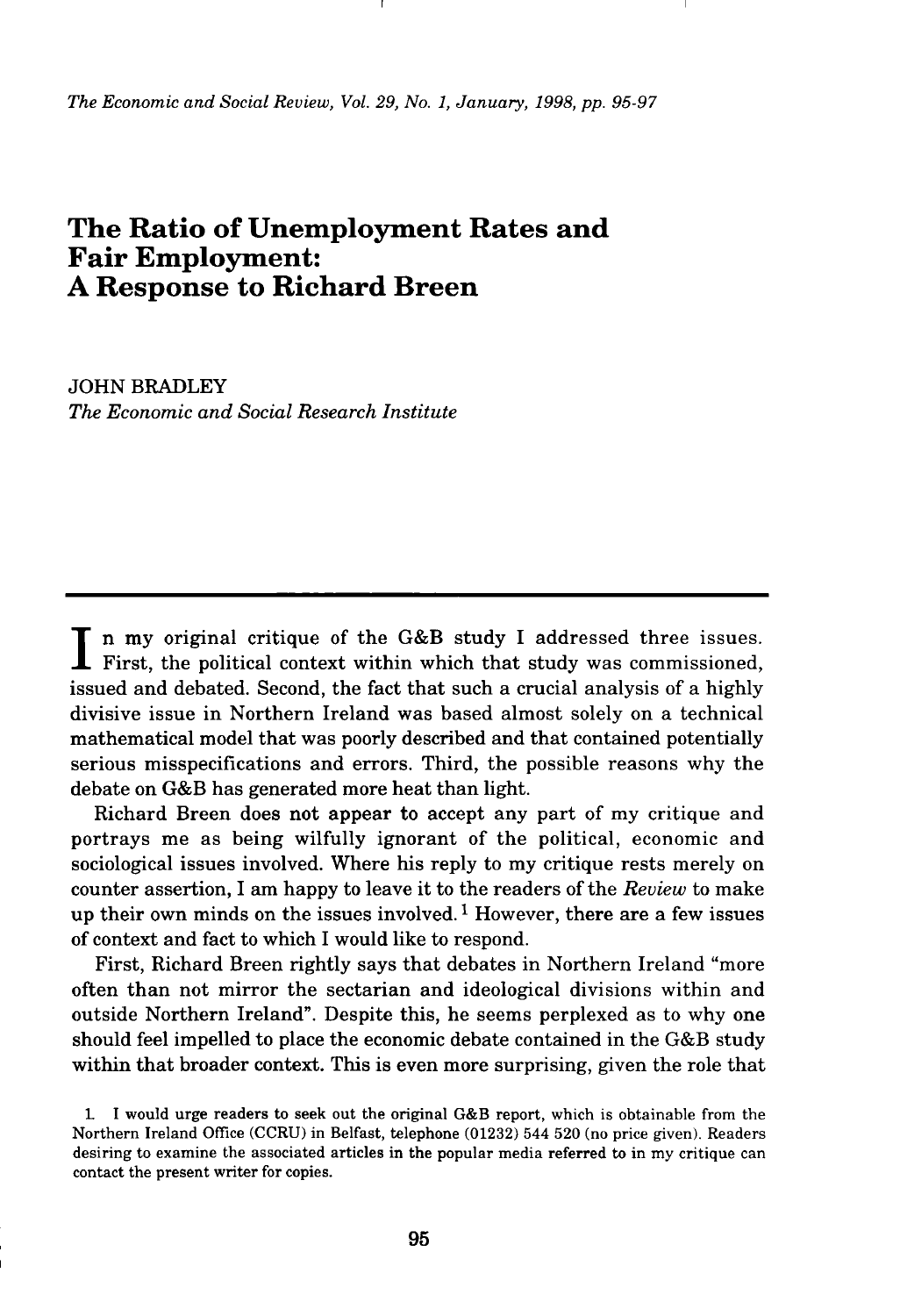his colleague and co-author, Graham Gudgin, has played in mis-representing the results of the study in the popular media. My critique suggested that the G&B study has become part of this process of inter-community division in Northern Ireland and that it cannot sustain any claim to stand above it.

Second, I drew attention to the fact that the G&B study did not quote or discuss evidence supporting the assertion of a widespread view that the unemployment ratio is linked to discrimination issues. This was a crucial issue, since the basic aim of  $G&B$  was to demolish such misguided views. In his reply, Richard Breen has produced two references, neither of which was in the G&B bibliography. I rest my case.

Third, my attention to the details of the G&B mathematical model was deliberate since the analysis and policy conclusions of the study are based *solely* on this model, rather than on a comprehensive application to Northern Ireland of the extensive internationa l literature on discrimination, labour market segmentation, hysteresis, under-class phenomena, etc. Indeed, the G&B bibliography is grossly inadequate in its coverage and moreover contains only a limited number of publications that could be regarded as having gone through a proper peer review process. Any policy insights contained in the G&B study can only be valid to the extent that their model is an adequate representation of the underlying social and economic processes involved. I contended in my critique that it failed badly in this respect and can only invite readers to judge for themselves.

Finally, why do I think that if the Catholic disadvantage had its roots in the period prior to the Fair Employment legislation, the parameters representing this disadvantage still need to be modelled? Crucial parameters were taken from the work of Anthony Murphy, derived by him using data from towards the *end* of the period 1971-91 analysed by G&B. What is the evidence that these parameters can be taken to characterise the situation over the full period? Even if we accept that they do, then exogenous measures of Catholic disadvantage plugged into the G&B model simply reproduce the consequences of this disadvantage in terms of the differential unemployment rate ratio. Any assumption that the parameters remained fairly constant still calls for justification. If, as I suspect, they varied progressively over the period 1971-91, an explanatory theory is needed.

However, this is not simply a narrow technical argument about model parameters. The crucial issue that remains after the G&B study concerns the roots of Catholic disadvantage in the labour market. In his media writings, co-author Graham Gudgin has asserted that these problems are partially selfinflicted, arising from inherent inadequacies of the Catholic community. Richard Breen, on the other hand, seems to be saying that issues of religious affiliation are irrelevant, and that solving the problem of long-term unem